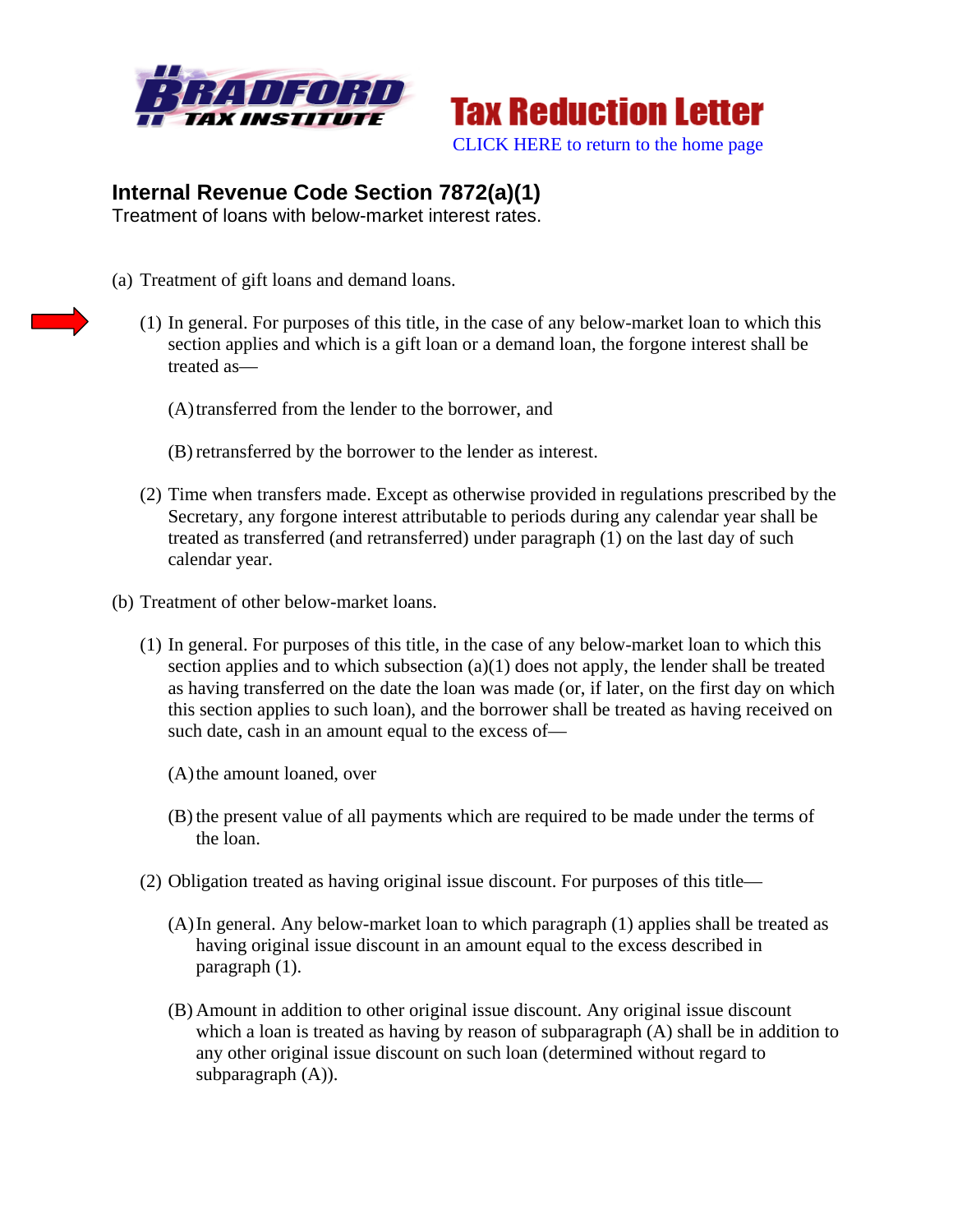- (c) Below-market loans to which section applies.
	- (1) In general. Except as otherwise provided in this subsection, and subsection (g), this section shall apply to—
		- (A)Gifts. Any below-market loan which is a gift loan.
		- (B) Compensation-related loans. Any below-market loan directly or indirectly between—
			- (i) an employer and an employee, or
			- (ii) an independent contractor and a person for whom such independent contractor provides services.
		- (C) Corporation-shareholder loans. Any below-market loan directly or indirectly between a corporation and any shareholder of such corporation.
		- (D)Tax avoidance loans. Any below-market loan 1 of the principal purposes of the interest arrangements of which is the avoidance of any Federal tax.
		- (E) Other below-market loans. To the extent provided in regulations, any below-market loan which is not described in subparagraph (A), (B), (C), or (F) if the interest arrangements of such loan have a significant effect on any Federal tax liability of the lender or the borrower.
		- (F) Loans to qualified continuing care facilities. Any loan to any qualified continuing care facility pursuant to a continuing care contract.
	- (2) \$10,000 de minimis exception for gift loans between individuals.
		- (A)In general. In the case of any gift loan directly between individuals, this section shall not apply to any day on which the aggregate outstanding amount of loans between such individuals does not exceed \$10,000.
		- (B) De minimis exception not to apply to loans attributable to acquisition of incomeproducing assets. Sub- paragraph (A) shall not apply to any gift loan directly attributable to the purchase or carrying of income-producing assets.
		- (C) Cross reference. For limitation on amount treated as interest where loans do not exceed  $$100,000$ , see subsection (d)(1).
	- (3) \$10,000 de minimis exception for compensation-related and corporate-shareholder loans.
		- (A)In general. In the case of any loan described in subparagraph (B) or (C) of paragraph (1), this section shall not apply to any day on which the aggregate outstanding amount of loans between the borrower and lender does not exceed \$10,000.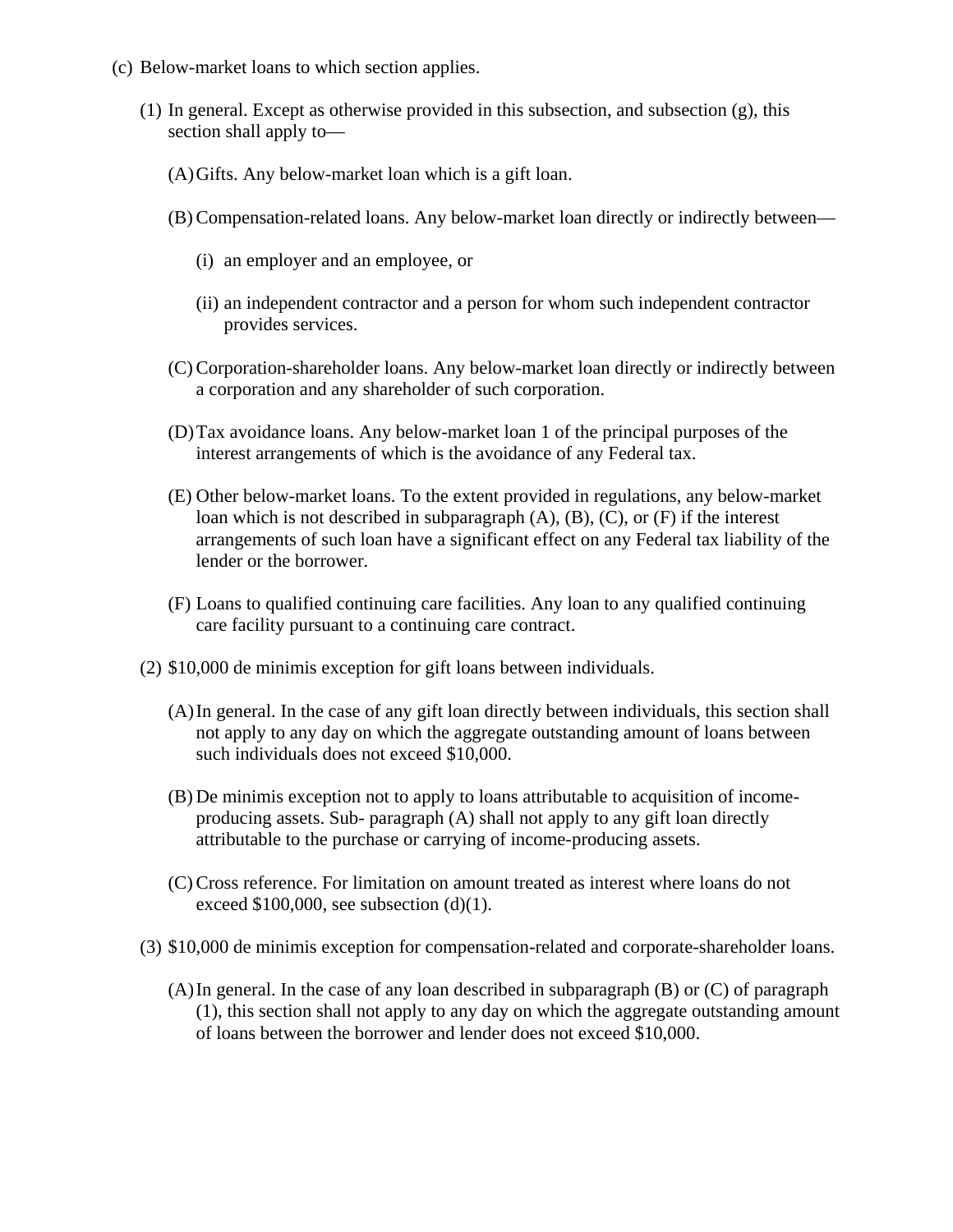- (B) Exception not to apply where 1 of principal purposes is tax avoidance. Subparagraph (A) shall not apply to any loan the interest arrangements of which have as 1 of their principal purposes the avoidance of any Federal tax.
- (d) Special rules for gift loans.
	- (1) Limitation on interest accrual for purposes of income taxes where loans do not exceed \$100,000.
		- (A)In general. For purposes of subtitle A, in the case of a gift loan directly between individuals, the amount treated as retransferred by the borrower to the lender as of the close of any year shall not exceed the borrower's net investment income for such year.
		- (B) Limitation not to apply where 1 of principal purposes is tax avoidance. Subparagraph (A) shall not apply to any loan the interest arrangements of which have as 1 of their principal purposes the avoidance of any Federal tax.
		- (C) Special rule where more than 1 gift loan outstanding. For purposes of subparagraph (A), in any case in which a borrower has outstanding more than 1 gift loan, the net investment income of such borrower shall be allocated among such loans in proportion to the respective amounts which would be treated as retransferred by the borrower without regard to this paragraph.
		- (D)Limitation not to apply where aggregate amount of loans exceed \$100,000. This paragraph shall not apply to any loan made by a lender to a borrower for any day on which the aggregate outstanding amount of loans between the borrower and lender exceeds \$100,000.
		- (E) Net investment income. For purposes of this paragraph—
			- (i) In general. The term "net investment income" has the meaning given such term by section  $163(d)(4)$ .
			- (ii) De minimis rule. If the net investment income of any borrower for any year does not exceed \$1,000, the net investment income of such borrower for such year shall be treated as zero.
			- (iii)Additional amounts treated as interest. In determining the net investment income of a person for any year, any amount which would be included in the gross income of such person for such year by reason of section 1272 if such section applied to all deferred payment obligations shall be treated as interest received by such person for such year.
			- (iv)Deferred payment obligations. The term "deferred payment obligation" includes any market discount bond, short-term obligation, United States savings bond, annuity, or similar obligation.
	- (2) Special rule for gift tax. In the case of any gift loan which is a term loan, subsection (b)(1) (and not subsection (a)) shall apply for purposes of chapter 12.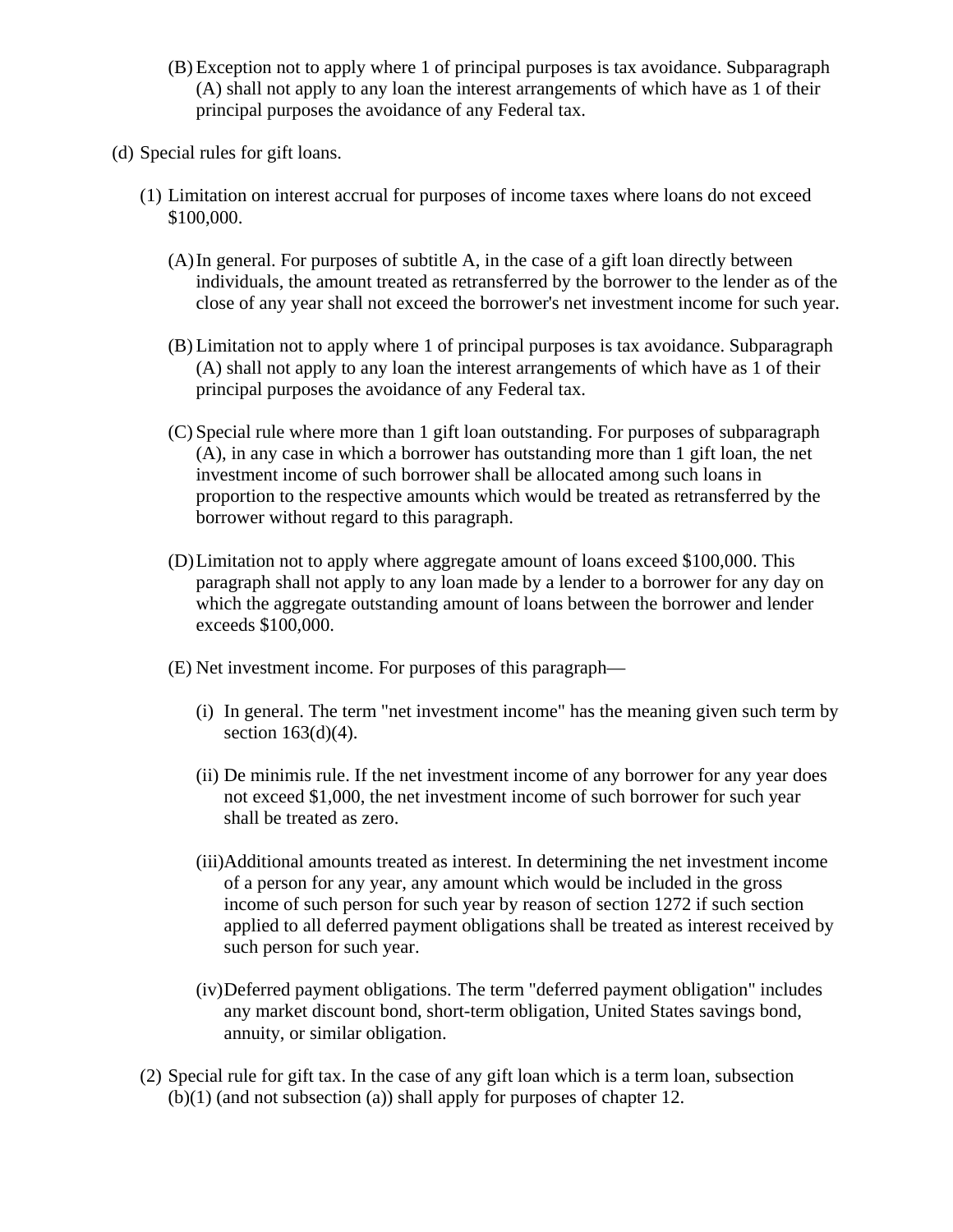- (e) Definitions of below-market loan and forgone interest. For purposes of this section—
	- (1) Below-market loan. The term "below-market loan" means any loan if—
		- (A)in the case of a demand loan, interest is payable on the loan at a rate less than the applicable Federal rate, or
		- (B) in the case of a term loan, the amount loaned exceeds the present value of all payments due under the loan.
	- (2) Forgone interest. The term "forgone interest" means, with respect to any period during which the loan is outstanding, the excess of—
		- (A)the amount of interest which would have been payable on the loan for the period if interest accrued on the loan at the applicable Federal rate and were payable annually on the day referred to in subsection  $(a)(2)$ , over
		- (B) any interest payable on the loan properly allocable to such period.
- (f) Other definitions and special rules. For purposes of this section—
	- (1) Present value. The present value of any payment shall be determined in the manner provided by regulations prescribed by the Secretary—
		- (A) as of the date of the loan, and
		- (B) by using a discount rate equal to the applicable Federal rate.
	- (2) Applicable Federal rate.
		- (A)Term loans. In the case of any term loan, the applicable Federal rate shall be the applicable Federal rate in effect under section 1274(d) (as of the day on which the loan was made), compounded semiannually.
		- (B) Demand loans. In the case of a demand loan, the applicable Federal rate shall be the Federal short-term rate in effect under section 1274(d) for the period for which the amount of forgone interest is being determined, compounded semiannually.
	- (3) Gift loan. The term "gift loan" means any below-market loan where the forgoing of interest is in the nature of a gift.
	- (4) Amount loaned. The term "amount loaned" means the amount received by the borrower.
	- (5) Demand loan. The term "demand loan" means any loan which is payable in full at any time on the demand of the lender. Such term also includes (for purposes other than determining the applicable Federal rate under paragraph (2)) any loan if the benefits of the interest arrangements of such loan are not transferable and are conditioned on the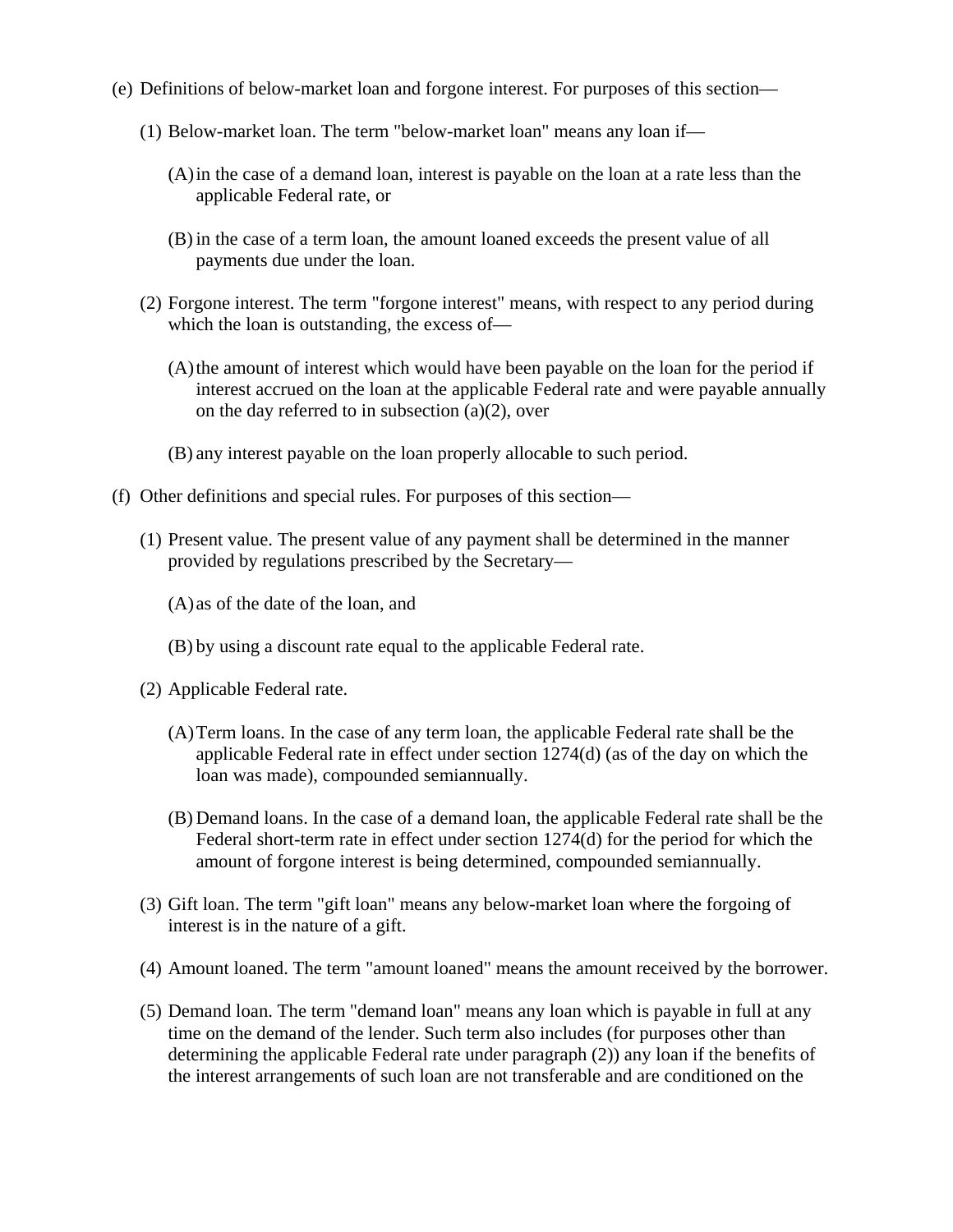future performance of substantial services by an individual. To the extent provided in regulations, such term also includes any loan with an indefinite maturity.

- (6) Term loan. The term "term loan" means any loan which is not a demand loan.
- (7) Husband and wife treated as 1 person. A husband and wife shall be treated as 1 person.
- (8) Loans to which section 483, 643(i), or 1274 applies. This section shall not apply to any loan to which section 483, 643(i), or 1274 applies.
- (9) No withholding. No amount shall be withheld under chapter 24 with respect to—
	- (A) any amount treated as transferred or retransferred under subsection (a), and
	- (B) any amount treated as received under subsection (b).
- (10) Special rule for term loans. If this section applies to any term loan on any day, this section shall continue to apply to such loan notwithstanding paragraphs (2) and (3) of subsection (c). In the case of a gift loan, the preceding sentence shall only apply for purposes of chapter 12.
- (11) Time for determining rate applicable to employee relocation loans.
	- (A)In general. In the case of any term loan made by an employer to an employee the proceeds of which are used by the employee to purchase a principal residence (within the meaning of section 121), the determination of the applicable Federal rate shall be made as of the date the written contract to purchase such residence was entered into.
	- (B) Paragraph only to apply to cases to which section 217 applies. Subparagraph (A) shall only apply to the purchase of a principal residence in connection with the commencement of work by an employee or a change in the principal place of work of an employee to which section 217 applies.
- (g) Exception for certain loans to qualified continuing care facilities.
	- (1) In general. This section shall not apply for any calendar year to any below-market loan made by a lender to a qualified continuing care facility pursuant to a continuing care contract if the lender (or the lender's spouse) attains age 65 before the close of such year.
	- (2) \$90,000 limit. Paragraph (1) shall apply only to the extent that the aggregate outstanding amount of any loan to which such paragraph applies (determined without regard to this paragraph), when added to the aggregate outstanding amount of all other previous loans between the lender (or the lender's spouse) and any qualified continuing care facility to which paragraph (1) applies, does not exceed \$90,000.
	- (3) Continuing care contract. For purposes of this section, the term "continuing care contract" means a written contract between an individual and a qualified continuing care facility under which—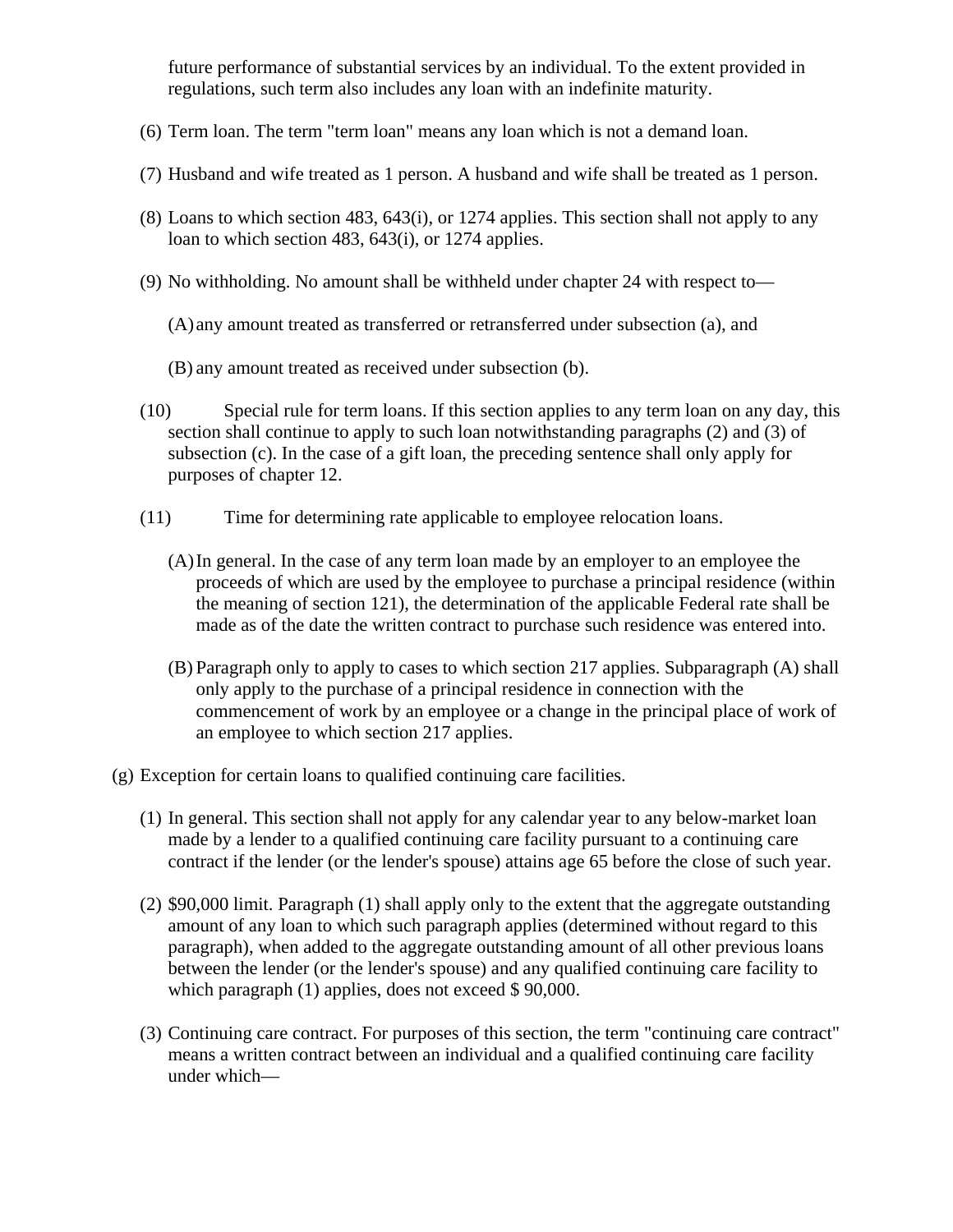- (A)the individual or individual's spouse may use a qualified continuing care facility for their life or lives,
- (B) the individual or individual's spouse—
	- (i) will first—
		- (I) reside in a separate, independent living unit with additional facilities outside such unit for the providing of meals and other personal care, and
		- (II) not require long-term nursing care, and
	- (ii) then will be provided long-term and skilled nursing care as the health of such individual or individual's spouse requires, and
- (C) no additional substantial payment is required if such individual or individual's spouse requires increased personal care services or long-term and skilled nursing care.
- (4) Qualified continuing care facility.
	- (A)In general. For purposes of this section, the term "qualified continuing care facility" means 1 or more facilities—
		- (i) which are designed to provide services under continuing care contracts, and
		- (ii) substantially all of the residents of which are covered by continuing care contracts.
	- (B) Substantially all facilities must be owned or operated by borrower. A facility shall not be treated as a qualified continuing care facility unless substantially all facilities which are used to provide services which are required to be provided under a continuing care contract are owned or operated by the borrower.
	- (C) Nursing homes excluded. The term "qualified continuing care facility" shall not include any facility which is of a type which is traditionally considered a nursing home.
- (5) Adjustment of limit for inflation.
	- (A)In general. In the case of any loan made during any calendar year after 1986 to which paragraph (1) applies, the dollar amount in paragraph (2) shall be increased by the inflation adjustment for such calendar year. Any increase under the preceding sentence shall be rounded to the nearest multiple of \$100 (or, if such increase is a multiple of \$50, such increase shall be increased to the nearest multiple of \$100).
	- (B) Inflation adjustment. For purposes of subparagraph (A), the inflation adjustment for any calendar year is the percentage (if any) by which—
		- (i) the CPI for the preceding calendar year exceeds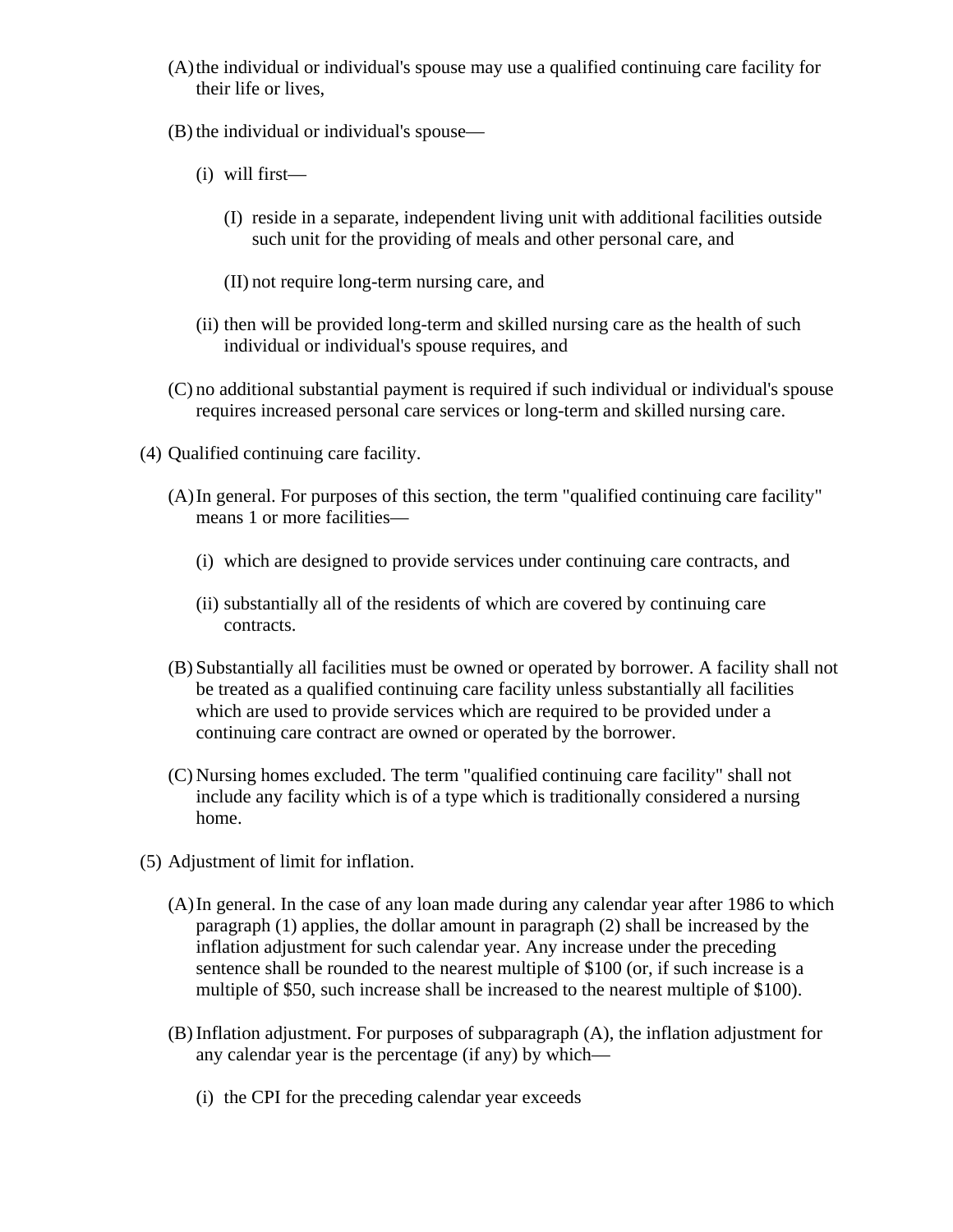(ii) the CPI for calendar year 1985.

For purposes of the preceding sentence, the CPI for any calendar year is the average of the Consumer Price Index as of the close of the 12-month period ending on September 30 of such calendar year.

- (6) Suspension of application. Paragraph (1) shall not apply for any calendar year to which subsection (h) applies.
- (h) Exception for loans to qualified continuing care facilities.
	- (1) In general. This section shall not apply for any calendar year to any below-market loan owed by a facility which on the last day of such year is a qualified continuing care facility, if such loan was made pursuant to a continuing care contract and if the lender (or the lender's spouse) attains age 62 before the close of such year.
	- (2) Continuing care contract. For purposes of this section, the term "continuing care contract" means a written contract between an individual and a qualified continuing care facility under which—
		- (A)the individual or individual's spouse may use a qualified continuing care facility for their life or lives,
		- (B) the individual or individual's spouse will be provided with housing, as appropriate for the health of such individual or individual's spouse—
			- (i) in an independent living unit (which has additional available facilities outside such unit for the provision of meals and other personal care), and
			- (ii) in an assisted living facility or a nursing facility, as is available in the continuing care facility, and
		- (C) the individual or individual's spouse will be provided assisted living or nursing care as the health of such individual or individual's spouse requires, and as is available in the continuing care facility.

The Secretary shall issue guidance which limits such term to contracts which provide only facilities, care, and services described in this paragraph.

- (3) Qualified continuing care facility.
	- (A)In general. For purposes of this section, the term "qualified continuing care facility" means 1 or more facilities—
		- (i) which are designed to provide services under continuing care contracts,
		- (ii) which include an independent living unit, plus an assisted living or nursing facility, or both, and